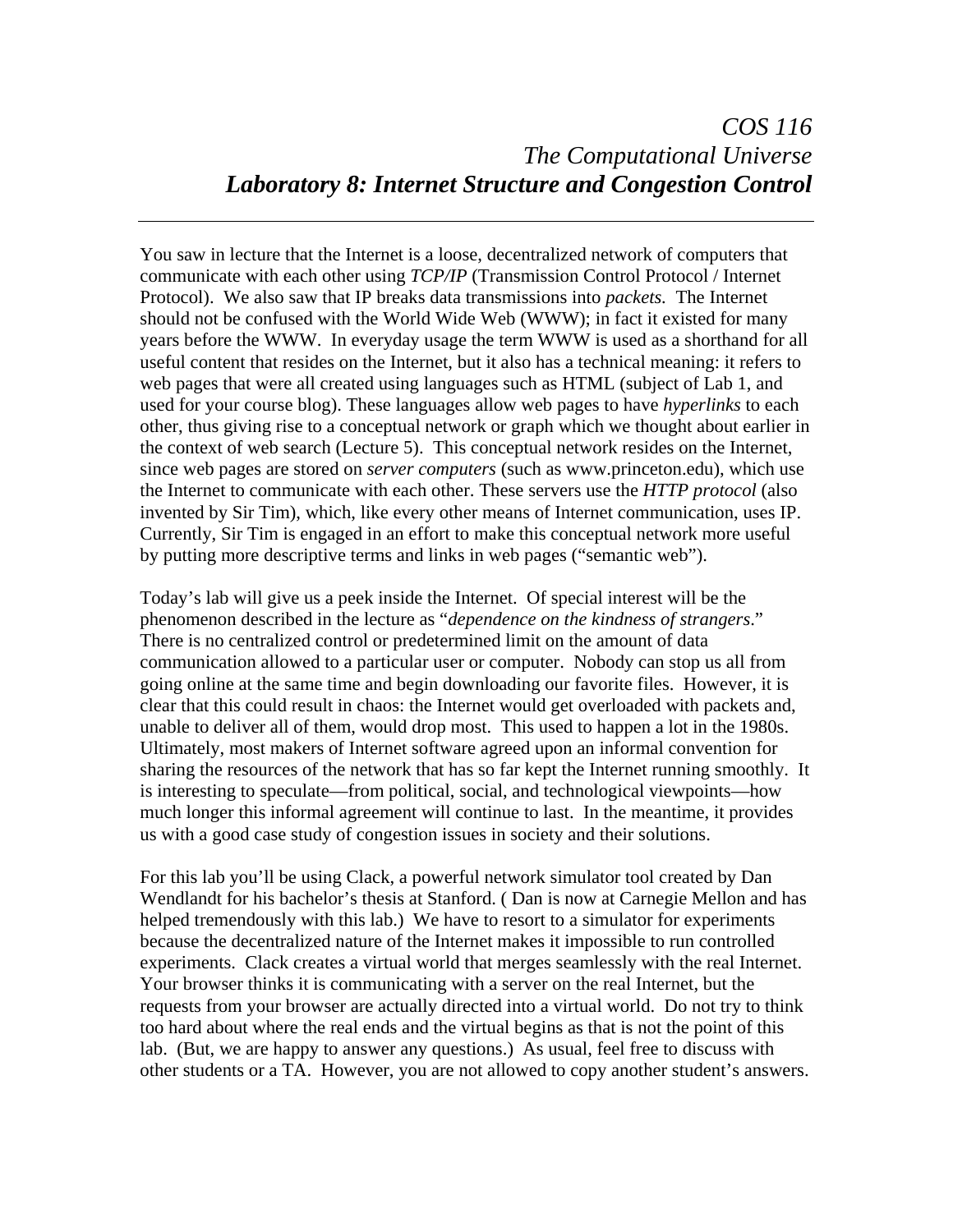**Hand in your lab report at the beginning of lecture on Tuesday, April 25. Include responses to questions printed in bold. (Number them by Part and Step.)** 

Part 1: Entering the "Matrix"

Let us enter the virtual world of Clack.

**1. Start Internet Explorer and visit the following web page to launch Clack: [http://www.clackrouter.net/princeton/demo\\_loss.html](http://www.clackrouter.net/princeton/demo_loss.html)**



- **2. You should see the Clack application window, as pictured above.** Clack is set up to simulate a small network consisting of two servers (www-server and ftpserver) connected to the Internet through a router (vrhost) and a firewall. In this picture, you and your lab mates exist in the cloud labeled "Internet." We will refer to this picture as your *virtual world*.
- **3. IP addresses:** Like all Internet devices, the ones in this virtual world are identified by numeric IP addresses consisting of four numbers separated by periods. As mentioned in lecture, each of the four numbers lies between 0 and 255. In the above picture we've circled the IP address of the virtual web server, 171.67.240.142. This address changes each time you restart Clack. Also, your neighbor is seeing a different IP address in his/her virtual world.
- **4. Write down the IP address of www-server in your virtual world and mention it in your report.** (It probably will not be the same as the address in the picture.) In the instructions that follow, whenever we write *[www-server]* you should replace that with the IP address you wrote down in this step.
- **5. Open a new Internet Explorer window and enter the address http://[wwwserver**]/ If you watch the Clack window while the page loads, you should see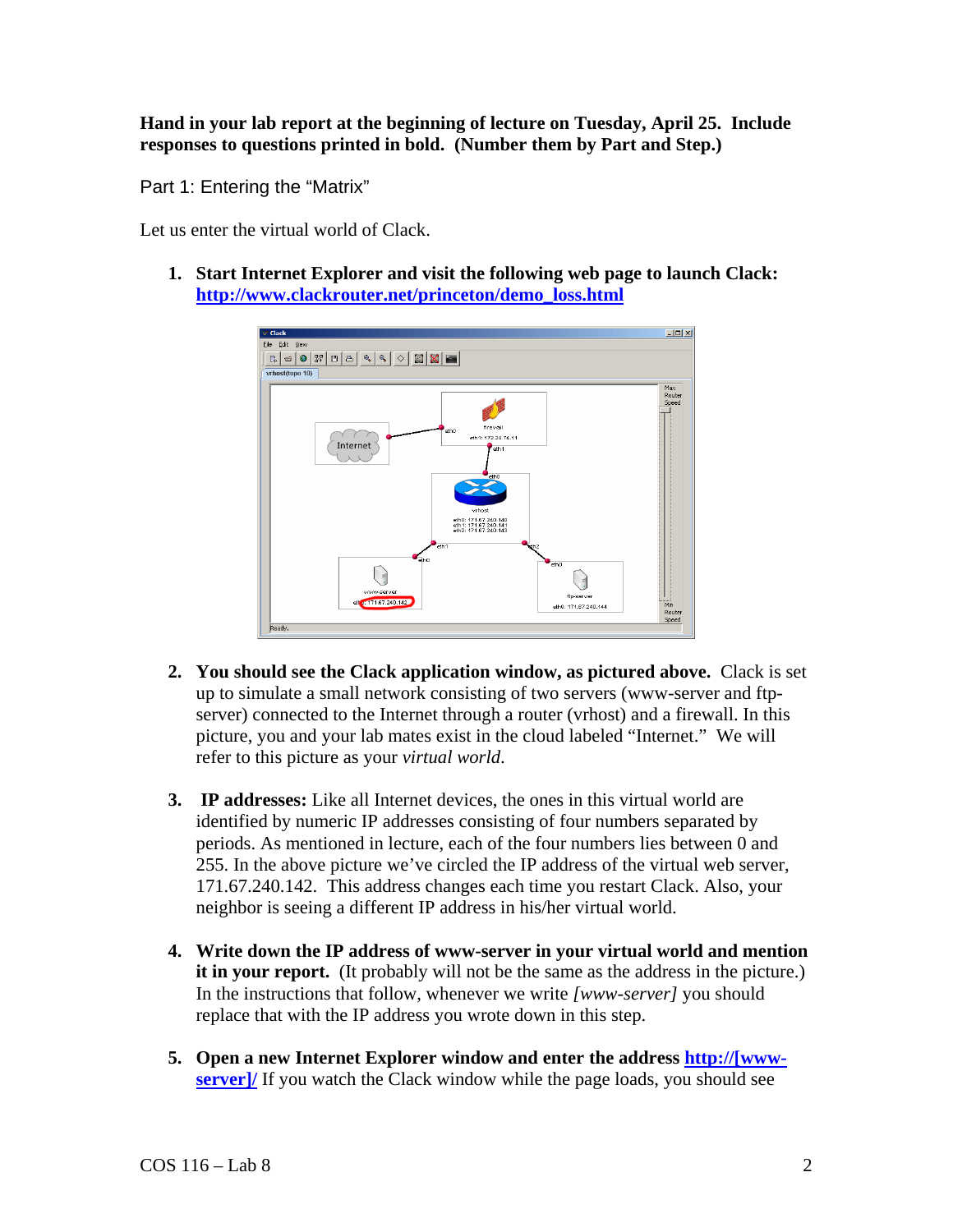some of the virtual network links flash green as data moves across them. Each flash corresponds to a single packet traversing the network.

- **6. Tell your neighbor your [www-server] address and ask him/her to open this address in their browser. Report what you see.** (We emphasize that this IP address is 100% real; feel free to call up mom on the cell phone and ask her to open this address in her browser. Do you see her request in your virtual world?)
- **7. The web page you loaded from http://[www-server]/ contains hyperlinks to several large files. Download one of these files such as "Dan's Magnum Opus" (let windows save the file in your directory). Watch the download window for a minute, focusing on the transfer rate in kilobytes per second (kb/s). How does that number change? Stop the download and go on to Part 2, which will give you a glimpse into what is really going on.**

Part 2: Data flow and congestion

- **1. Return to the web page at http://[www-server]/ and click again on the link labeled "Dan's Magnum Opus".** You will use Clack to observe TCP's congestion control behavior while this file is downloading.
- **2. In the Clack window, click the open the View menu and click Zoom In to enter the detailed view of the virtual world shown below:**

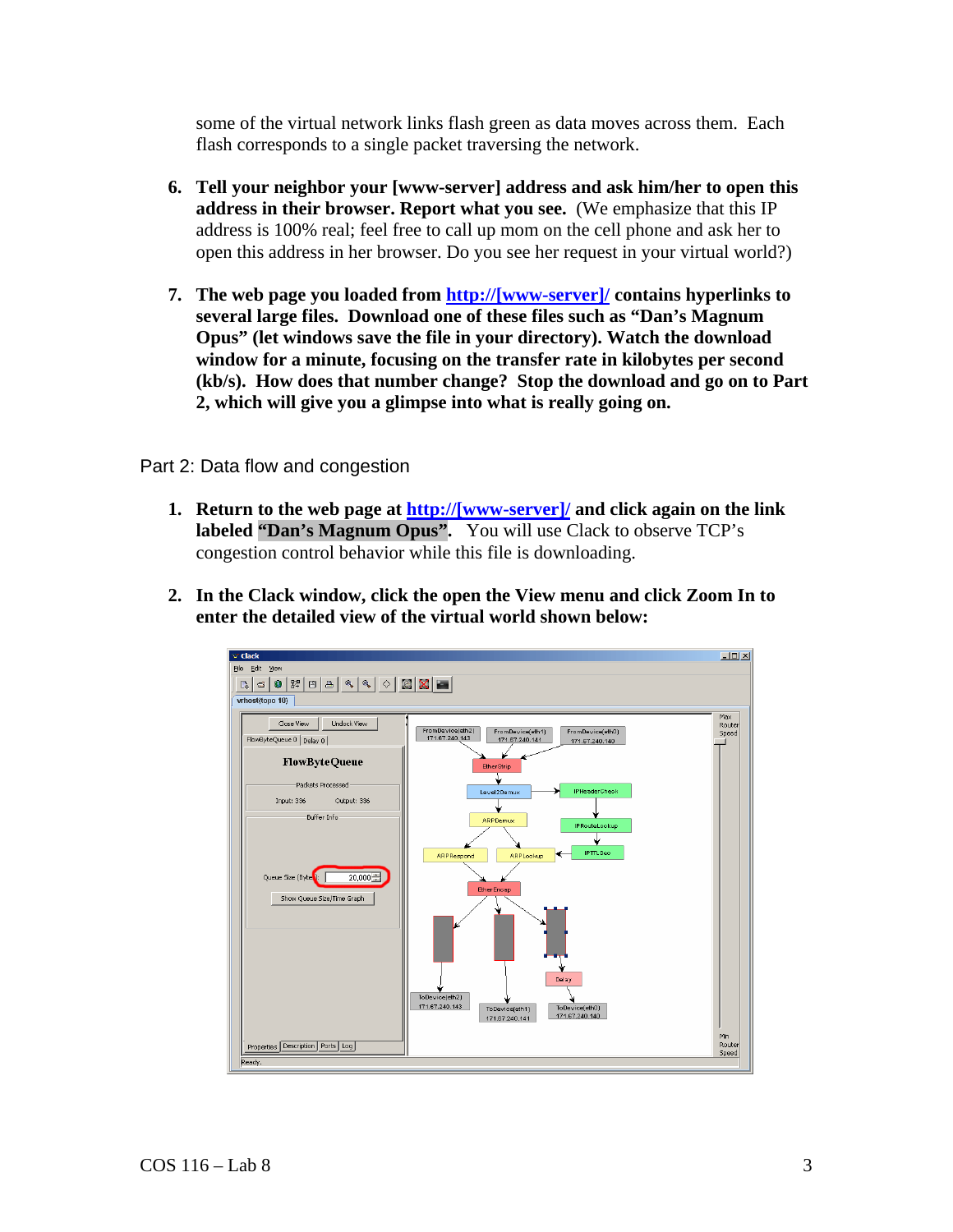This screen shows a detailed view of how data moves through the simulated network. The window has more information than we will need, so ignore most of it. The important thing is that there are three entities attached to the network—a web server (eth1), an ftp server (eth2), and the "Internet" (eth0), which refers to you (and your mom, if she is participating). Data from these connections comes in at the gray boxes at the top of the screen and is directed to the appropriate destination gray box at the bottom of the screen. The file download that is currently underway is happening in the form of packets from the web server going from the gray box marked eth1 at the top to the gray box marked eth0 at the bottom.

**3. Identify the queues (vertical gray rectangles outlined in red near the bottom of the Clack display).** Physical data links on the Internet come with attached "queues." Queues are needed because packets may come in on a link faster than the device on the other end can receive them. So excess packets queue up to wait their turn to cross the link. The queue has finite capacity, and once it fills up any new incoming packets will be discarded ("dropped").

The rightmost queue is on the network link leading to the Internet; it may flash green periodically as packets sent by the web server temporarily back up.

- **4. Double click the rightmost queue. Using the controls that appear on the left side of the screen, set the Queue Size to 10,000 bytes.**
- **5. Click the "Show Queue Size/Time Graph" button to display a graph of the queue's occupancy over time.**
- **6. Back in the Clack window, double click the pink box labeled "Delay." This lets you slow down the link between the web server and the Internet so that packets build up in the queue. Reduce the rate to 15%.**

**Return to the Queue Graph window and observe the behavior of the queue over time. Does it start flashing red?** This indicates that the queue is completely filled and packets are getting dropped. The sender realizes that packets are getting lost when it sees that the receiver has not acknowledged receipt of those packets. As soon as the sender realizes that any packet has been dropped, it halves its transmission rate. If packets continue being dropped after a while, it halves the transmission rate again. Once packets are no longer getting dropped, sender begins to slowly increase its transmission rate to check out if the link can accept any more packets. It keeps increasing the rate until packets are dropped again, and then the whole process repeats. This results in a characteristic "saw tooth" pattern in the graph.

**7. Carefully sketch the graph and include it in your report. In your report, explain in a line or two why the curve is a saw tooth and stays that way. (After all, the flow has the link all to itself.)**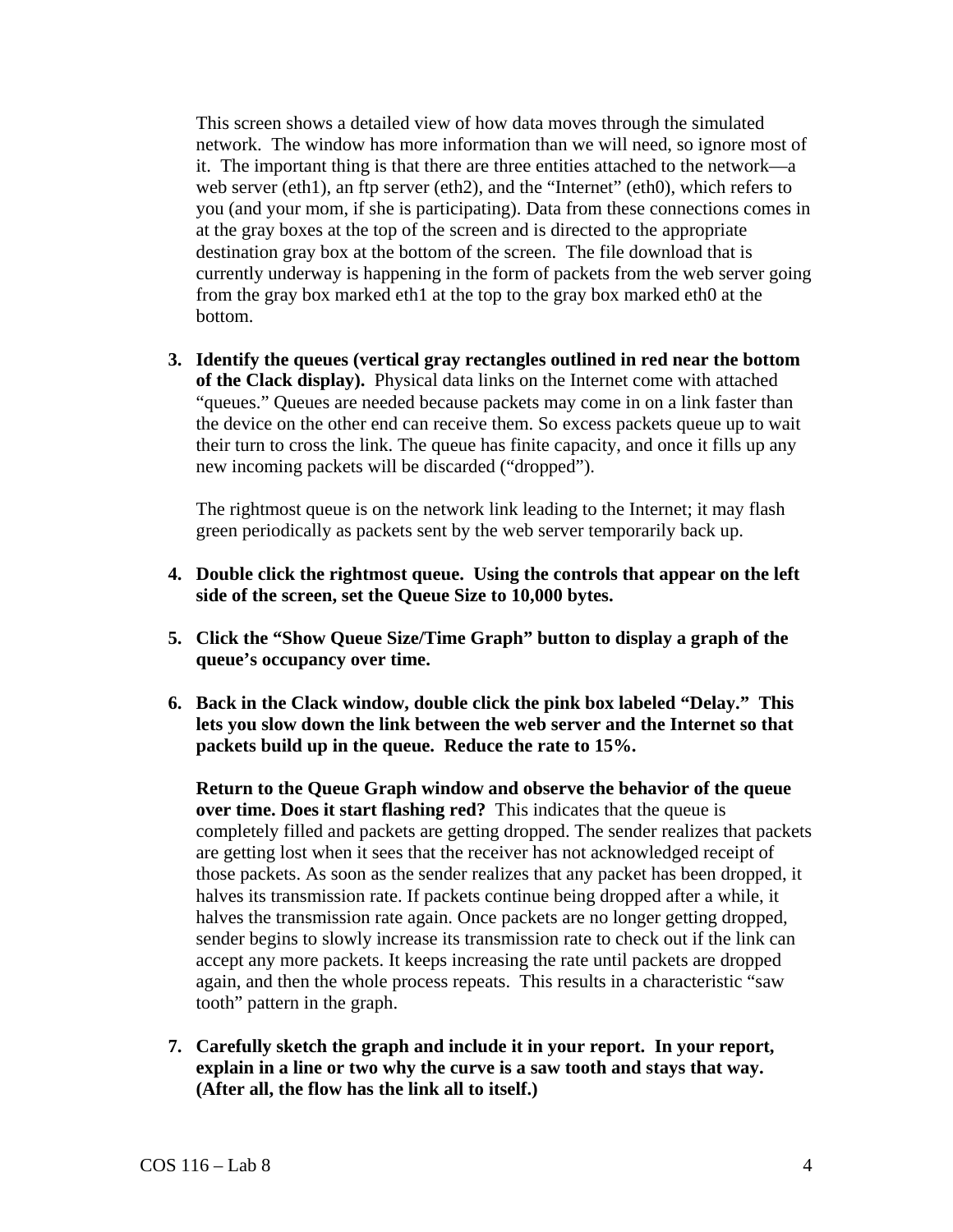- **8.** Think for a moment what will happen if a second flow now tries to use the link. The link is being fully used by a pre-existing flow. How will the two flows "share" this link? Note that the second flow has no idea who else is using the link nor how many of its packets will get through. It has to figure out the "right" amount. Try to predict the behavior. **To experimentally verify your guess, return to the page at http://[www-server]/ again and start a second download, the link labeled "Dan's Magnum Opus #2."**
- **9. With both files downloading simultaneously, return to the Queue Graph window. Observe the behavior of the two downloads for a couple of minutes. Carefully sketch the graph and include it in your report. Explain in a line or two what happened and why. Did the two flows settle into a fair sharing arrangement?**

Part 3: Congestion and Fairness in Other Protocols

Unfortunately, today's applications cannot always afford to behave as "good citizens." This experiment explores why this is so and what the consequences are.

- **1. Cancel any downloads remaining from Part 1 and set the rate back up to 100% in the Delay control panel. (In other words, no delay.)**
- **2.** Recall from Lab 4 that an audio stream must have a minimal bit rate (determined by the sampling frequency), below which the sound becomes severely degraded. **Suppose you are listening to a streaming MP3. If the stream has a bit rate of 16,000 bytes/second and it is transmitted using 1500 byte packets, on average, how many packets must be transferred every second to play the stream?** What if a packet gets dropped? The player could request a retransmission but that packet may take a while to arrive. **How do you think the player would respond to a dropped packet?**
- **3. Launch QuickTime Player from the Start menu. On the File menu, select Open URL and enter the following location: rtsp://[www-server]/criminal.mp4**
- **4. Wait for the music to begin playing and listen to it for a few seconds. Verify that it plays without skipping.**
- **5. In the Clack window, double click the pink box labeled "Loss." In the control panel on the left, click the "Drop Next Packet" button a few times. Each time you click the button, a packet of the audio stream will be discarded on its way to your PC. Mention in your report what you heard.**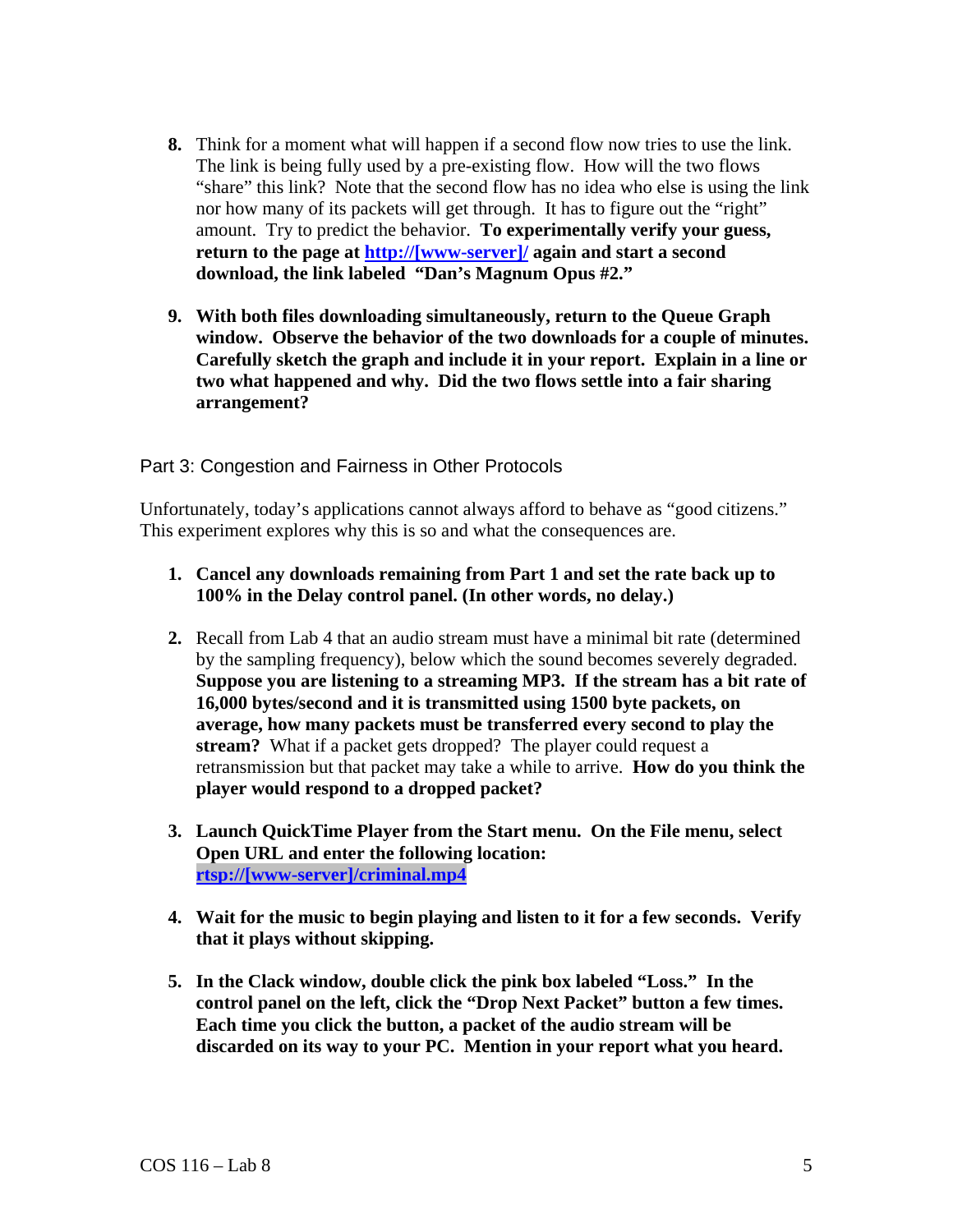**Experiment a bit and report how many packets had to be dropped and in how short an interval to hear this effect reliably.** 

- **6. Throttle the packet rate down to 15% using the Delay control (this may cause the music to stop playing, though the server should keep transmitting the stream).**
- **7. Open the Queue Graph and compare what you see now to what you saw in the graph of a single TCP download from Part 2. Carefully sketch the graph and include it in your report. How does the streaming server behave when it encounters congestion?**

While web servers use the HTTP protocol, which operates on top of the TCP/IP protocol, the music file in this experiment is transmitted using a different protocol called RTSP (real-time streaming protocol), which operates on top of an alternative protocol called UDP. You will see this acronym in the graph. UDP isn't always a "good citizen." When a UDP application detects dropped packets, it can choose whether to reduce its transmission rate or whether to keep transmitting at the same rate.

- **8. With the stream playing in QuickTime Player, open a web browser window and begin downloading the "Dan's Magnum Opus" again.**
- **9. Return to the Queue Graph and observe the behaviors of the two flows. The file download is marked "TCP" and the audio stream "UDP." Carefully sketch the graph and include it in your report. How does the behavior you see differ from the behavior of two simultaneous TCP downloads that you observed in Part 2? Explain the observation in a line or two.**
- **10. Change the throttle setting back to 100% and observe the behavior of the graph. Explain in a line or two why it is possible in practice to surf the web while listening to an audio stream?**

## Part 4: Detective work

Now we use a program called *traceroute* (which you also saw in lecture) to do some sleuthing and discover the physical location of this virtual world. Recall that packets travel over the Internet by following a succession of intermediate links. Traceroute prints out this path.

**1. Open the Windows Start menu and click Run. Enter the filename "cmd" and click OK to open a command prompt.**